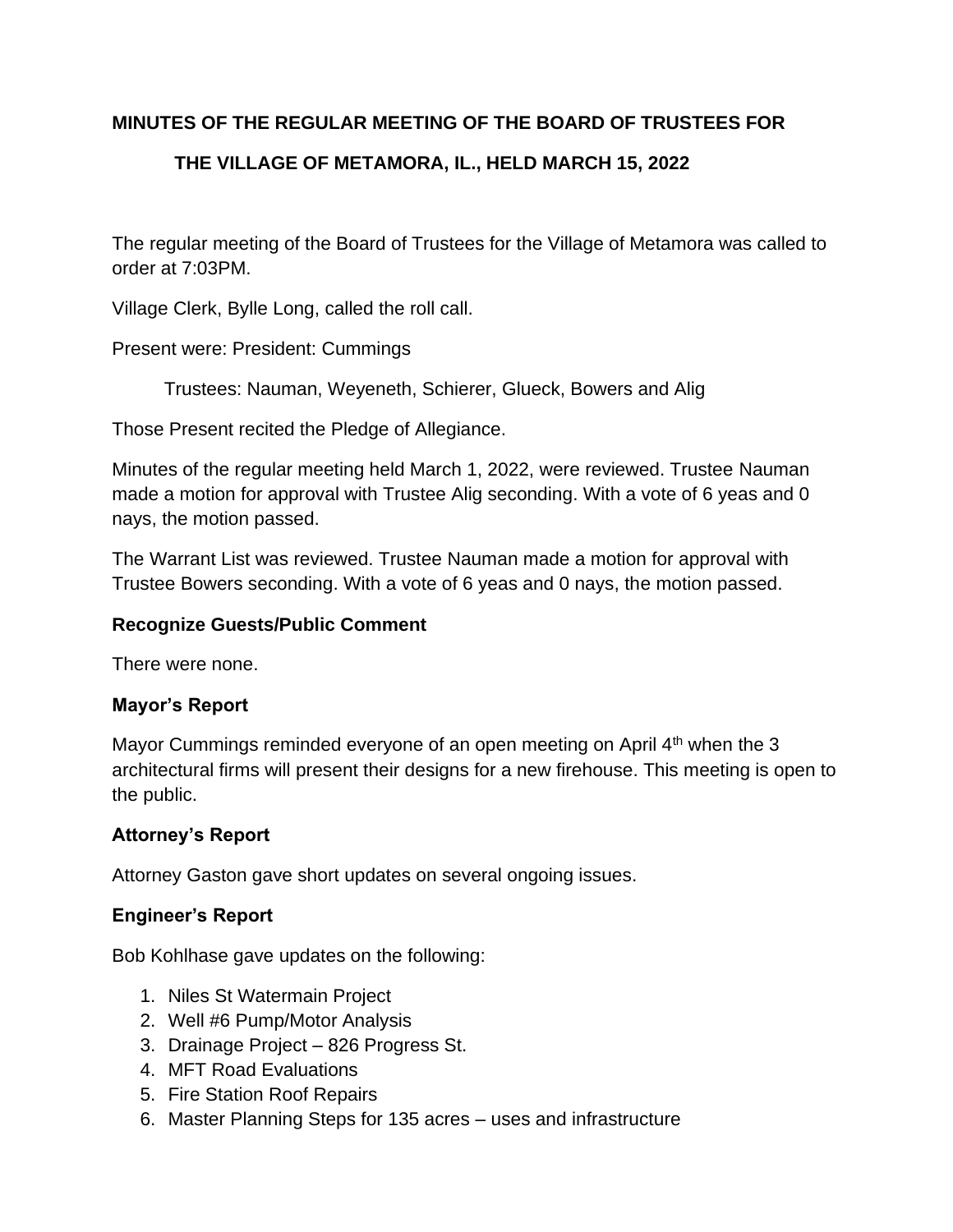Members of the rural fire dept. asked several questions regarding the planning and future location decisions to be made for the new firehouse. He said the rural will present data regarding the location choices, whether it be on the 135 acres or the present station location. They said they hoped everyone will look at this decision with open minds and Mayor Cummings assured him that will be the case with the Village Board and hoped the rural members will do the same.

# **Treasurer's Report**

Treasurer Garber gave the following report:

# CASH BALANCES

Cash balances as of February 28, 2022 increased \$66,972 at a 1.01% increase from January 31, 2022

#### MAJOR RECEIPTS

| <b>State of Illinois</b>        | \$121,864 |
|---------------------------------|-----------|
| Motor Fuel Taxes                | \$12,369  |
| <b>MAJOR DISBURSEMENTS</b>      |           |
| <b>Blue Cross Blue Shield</b>   | \$11,510  |
| <b>Constellation New Energy</b> | \$12,584  |
| <b>HD Quality Builders</b>      | \$11,992  |
|                                 |           |

#### **INVESTMENTS**

Funds were invested during the month of February, 2022, in the Money Market at Commerce Bank earning interest at .05%. The Insured Cash Sweep Account earned interest at .25% and The Goodfield State Bank Money Market earned interest at .1%. Quarterly interest at a rate of .399% was reinvested for the 36-month CD with Goodfield Bank. Quarterly interest at a rate of .648% was reinvested for the 24-month CD with Goodfield Bank.

Mayor Cummings announced the cash reserve has grown to \$6.6 million dollars. He said the credit belongs to decisions made by past and present Village Board members.